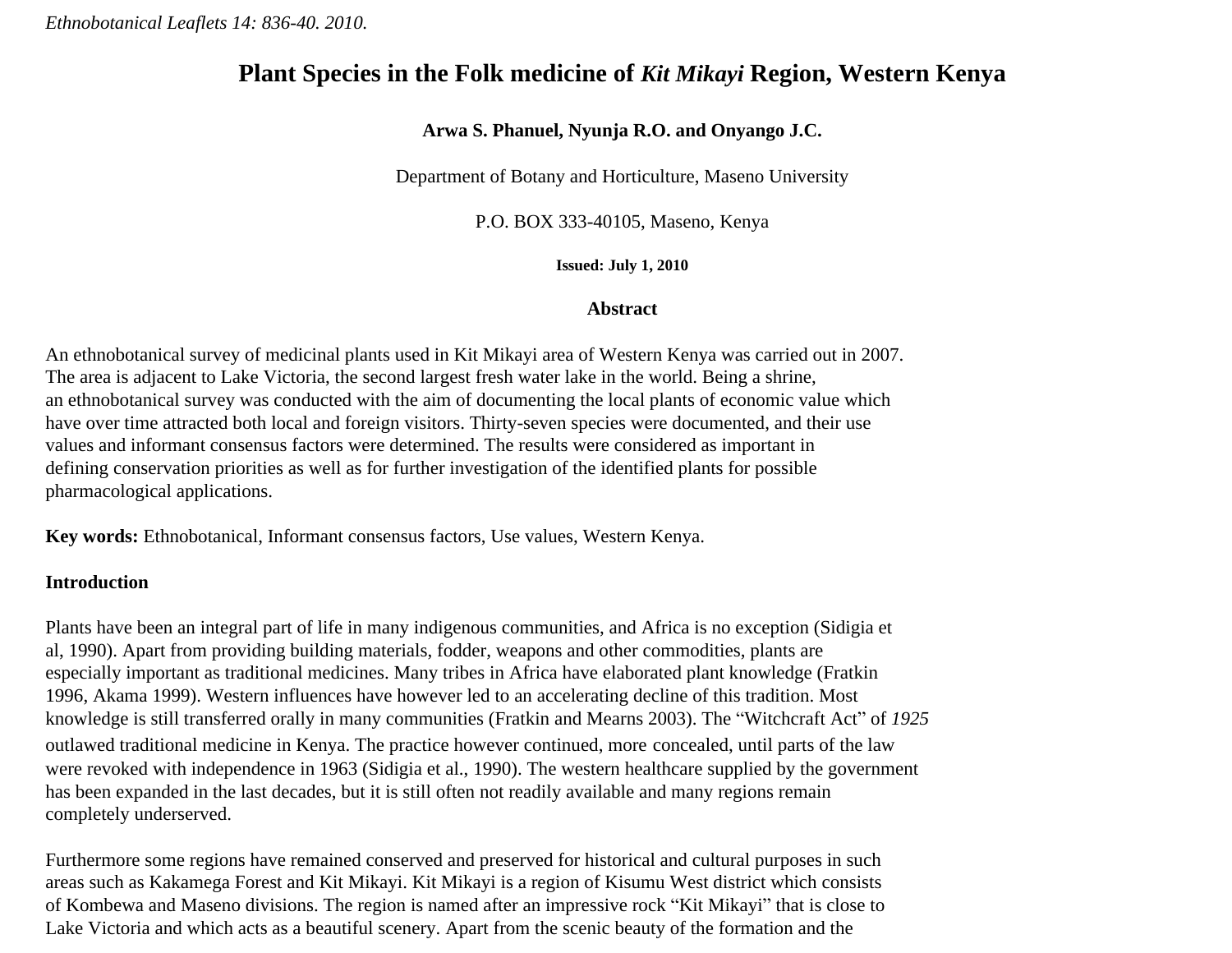landscape, it has significant cultural meaning for several groups of people. The area traverses the two divisions and extends to Lake Victoria, harboring plants of cultural value that are traditionally used to cure ailments by the local population.

This paper is a report of an ethnobotanical survey of medicinal plants used in Kit Mikayi area of Western Kenya.

# **Materials and Methods**

Field work was conducted from April to November 2007.The information was gathered from ethnobotanical interviews that were limited to herbalists living in remote regions, often with no more than two or three houses, where small families of peasants live. Their economic way of life does not rely entirely on agriculture. Small landholdings, comprising the majority of the land adjacent to the settlements, are used for subsistence farming, and all our informants resided there. Preliminary investigations suggested that people living in larger villages and working in the secondary or tertiary sector did not retain knowledge about the local flora and its uses. Fifty-six participants were initially selected; most of them were women (60% female and 40% male), aged between 50 and 85 years (average age 65). Open informal interviews were used to collected information. Sixty four people were chosen from the selected participants on the basis of their ability to identify species in the field and to retain traditional knowledge of plant uses. Only the plants indicated by at least two informants were taken into account.

Generally, plants were collected with the informants, who were asked to indicate their vernacular names, the part(s) of the plant and its/their uses, and the preparation procedure. Plant samples were identified in the field, except for dubious cases, which were brought back to the laboratory and identified. Voucher specimens of wild plants reported by informants in the study area were prepared and deposited in Maseno University Botanic Garden Herbarium.

The Informant consensus factors of the different species were determined according to Moerman (2007) as:

**IAR** = *n*ur-*ni* / *n*ur-1

Where *n*ur is the number of mentions in each usage set (or indication), and *ni* is the number of taxa represented in each usage set.

IAR=ICF

#### **Results and Discussion**

Ethnobotanical investigation in Kit Mikayi has revealed that 37 species, out of a total of about 400 medicinal species in Kenya (Kokwaro, 1976) were identified as been used. Table 1 shows the use value of the different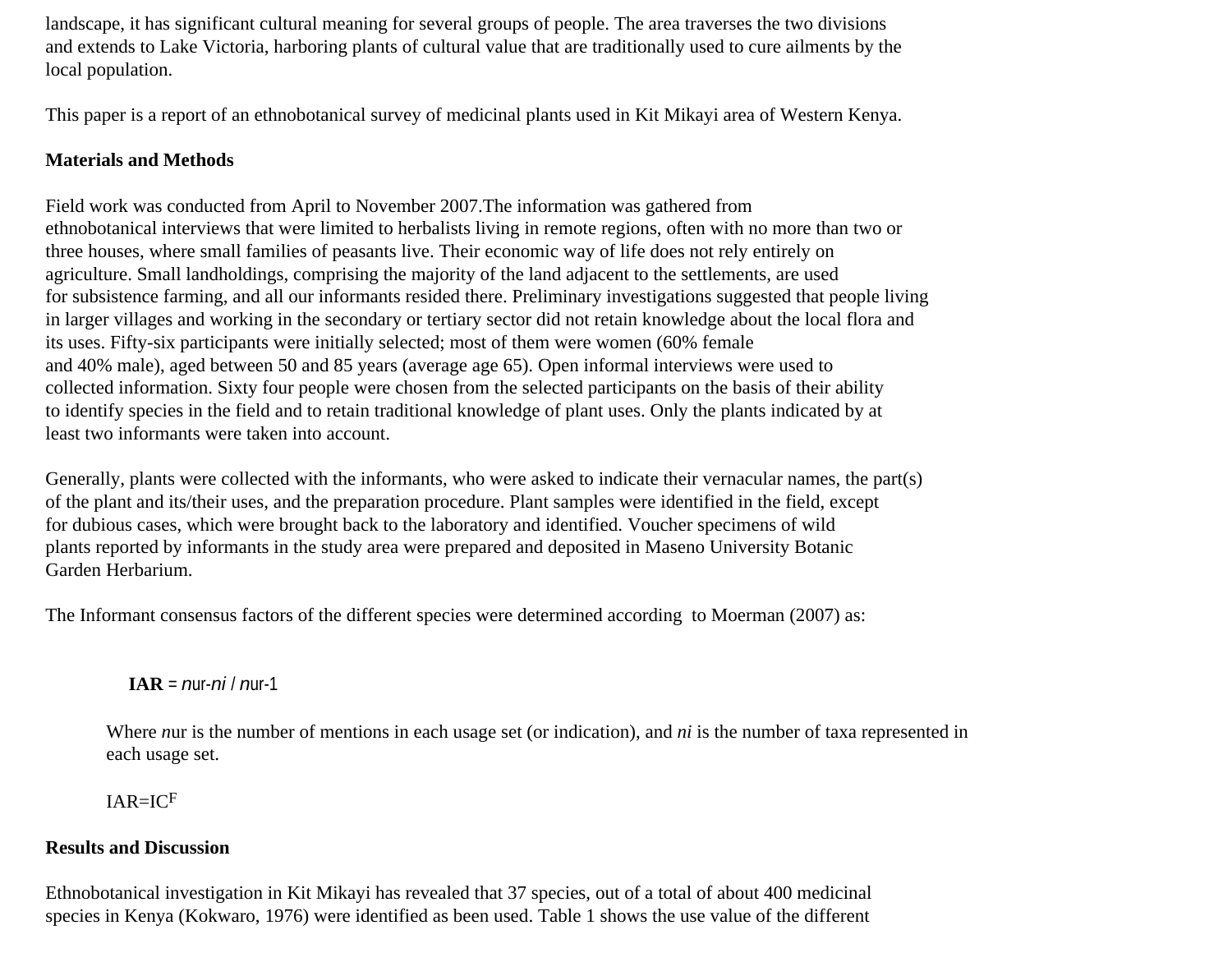medicinal plants (37 species) and their related applications. The use values of the different plants are almost similar thus suggesting high informant consensus values (Table 2). More than half (58%) of phytoremedies described were quoted by no more than four informants, which represent less than 20% of the total number of informants.

This low consensus distribution suggests that indigenous knowledge are declining in this territory, and could explain the reduced number of plants used in folk therapy. Medicinal species listed belong mainly to Compositae, followed by Fabaceae, both with 6 species, Poaceae *(5),* Fagaceae (4) and Lamiaceae (4). These species are largely represented in the District and medicinal uses of their members have been reported from other regions in Kenya. In general, the phytotherapeutical plant use in the region is typical to all folk medicine, such as the use of the herbs individually or in potions, and the high number of plants administered to relieve pains.

However, a comparison of the plants used in this region with those reported for neighbouring areas revealed that there were many uses that were valued in these plants but were not valued in other locations (20 of the 27 medicinal plants listed were involved), and that frequently, there were changes in the way the plants were administered. However, many of the peculiar medicinal uses documented in this area were quoted by Kokwaro (1993). Moreover, for some of these species, namely *Thunbergia alata* and*Crinum macowanil*, similar uses have been quoted in other countries, mainly in the South America region. Some of these plants have been studied for their chemical and pharmacological properties, and the results could validate the folk therapeutic uses reported by informants. An example of such is the seeds of *Albizia coriaria* L., whose utilization has received clinical validation (WHO, 1999), and *Plectranthus comosus* L., that contains constituents with anti-inflammatory and analgesic properties. Table 2 revealed that most species indicated had ICF value of 1.

#### **Acknowledgements**

The authors acknowledge BIOTA E-2 Project for funding, Maseno University and the local population of Kit Mikayi.

## **References:**

Akama, J. S. 1999 Marginalization of the Maasai in Kenya**.** *Annals of Tourism Research,* **26** (3):716-7l8.

Fratkin, E. M. 1996. Traditional medicine and concepts of healing among Samburu pastoralists of Kenya. *Journal of Ethnobiology* **16**(1):63-97.

Fratkin, E. M., and Mearns, R. 2003. Sustainability and Pastoral Livelihoods: Lessons from East Africa and Mongolia. *Human Organization* **62**(2):l 12-122.

Kokwaro, J. 0. 1976. Medicinal Plants of East Africa, Kenya Literature Bureau, Nairobi.

Kokwaro, J. 0. 1993. Medicinal Plants of East Africa, Kenya Literature Bureau, Nairobi.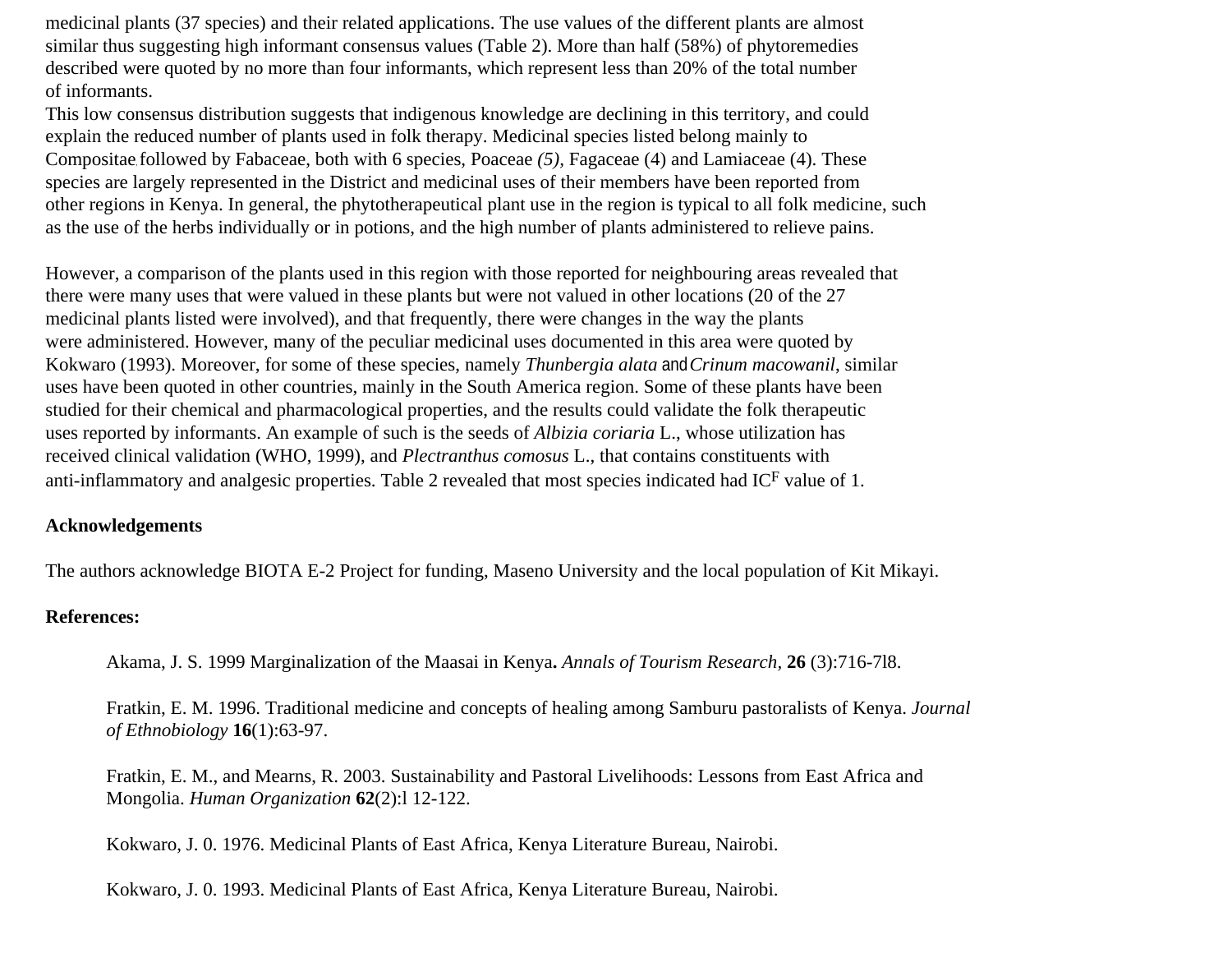Moerman, D. 2007. Agreement and meaning: Rethinking consensus analysis. *Journal of Ethnopharmacology* **112:**  451-460**.**

Sidigia, I., Nyaigotti-Chacha, C. and Kanunah, M. P. 1990**.** *Traditional Medicine in Africa,* East African Educational Publishers, Nairobi.

WHO1999. Development of national policy on traditional medicine.Workshop on the Development of National Policy on

Traditional Medicine, Beijing, China, 11th -15th October 1999. *(http//www.wpro.who.int)*

| <b>Plant Name</b>                                                                              | <b>Local Name</b>    | <b>Uses</b>              | <b>Part Used</b>      | <b>Family Name</b>              | $\mathbf{c}^{\overline{\mathbf{U}}}$ | UV    |
|------------------------------------------------------------------------------------------------|----------------------|--------------------------|-----------------------|---------------------------------|--------------------------------------|-------|
| Thunbegia alata(Hook) Sims MSU/<br>$BG-5$                                                      | NYAWEND AGWATA       | Mouth/tongue/backache    | Leaves                | <b>ACANTHACEAE</b>              | 5                                    | 0.078 |
| Lannea Schweinfurthii (Eryl.)Engl.<br>Syn.Lannea stuhlmanii(Engl.)Engl.<br>MSU/BG-6            | <b>KWOGO</b>         | Headache/Stomach pain    | <b>Bark</b>           | <b>ANACARDIACEAE</b>            | 8                                    | 0.125 |
| Carissa edulis (Forssk.) Vahl MSU/<br>$BG-7$                                                   | <b>OCHUOGA</b>       | Chest pain /Stomachache  | Roots                 | <b>APOCYCEAE</b>                | 10                                   | 0.156 |
| Thevetia Peruviana(Person)<br>Schumann MSU/BG-8                                                | <b>CHAMAMA</b>       | Cut/flu                  | Leaves/Fruits         | <b>APOCYNACEAE</b>              | 5                                    | 0.078 |
| Balanites aegyptica L.Del MSU/<br>$BG-9$                                                       | <b>OTHOO</b>         | Venereal/Stomach pains   | Bark, Fruit,<br>Roots | <b>BALANITACEAE</b>             | 20                                   | 0.312 |
| Markhamia Lutea (Berith) Kschum<br>Syn.M.hide brandtii(Baker)Sprogue.<br>M.Platycalyx Sprague. | <b>SIALA</b>         | Conjunctivitis/Labour    | Leaves, Roots         | <b>BIGNONIACEAE</b>             | 8                                    | 0.125 |
| Kigelia africana(lam)Benth MSU/<br>$BG-10$                                                     | <b>YAGO</b>          | Anemial                  | Fruits, bark          | <b>BIGNONIACEAE</b>             | 12                                   | 0.187 |
| Commiphora Africana(A.Rich)Engl.<br>sectin africanae MSU/BG-11                                 | <b>ARU PINY</b>      | Stomachache/<br>Venereal | Roots                 | <b>BURSERACEAE</b>              | 10                                   | 0.156 |
| Tylosema fassoglense(Schweif)<br>Torre and Hill MSU/BG-12                                      | <b>OMBASA</b>        | Kwashiakor               | Roots                 | <b>CAESALPINIACEAE</b>          | 8                                    | 0.125 |
| Tithonia diversifolia (Hemsl.)A<br>Gray MSU/BG-13                                              | Akech                | Throat/Stomachache       | Leaves                | <b>COMPOSITAE</b>               | 15                                   | 0.234 |
| Ageratum conyzoides L. MSU/BG-<br>14                                                           | <b>OLUORO CHIENG</b> | Cuts                     | Leaf/Roots            | <b>COMPOSITAE or ASTERACEAE</b> | 8                                    | 0.125 |
| Bidens pilosa L. MSU/BG-15                                                                     | <b>ONYIEGO</b>       | Eye/Stomachache          | Leaf                  | <b>COMPOSITAE</b>               | $\overline{12}$                      | 0.187 |

## **Table 1. Use Value (UV) of various plants cited in Kit Mikayi region**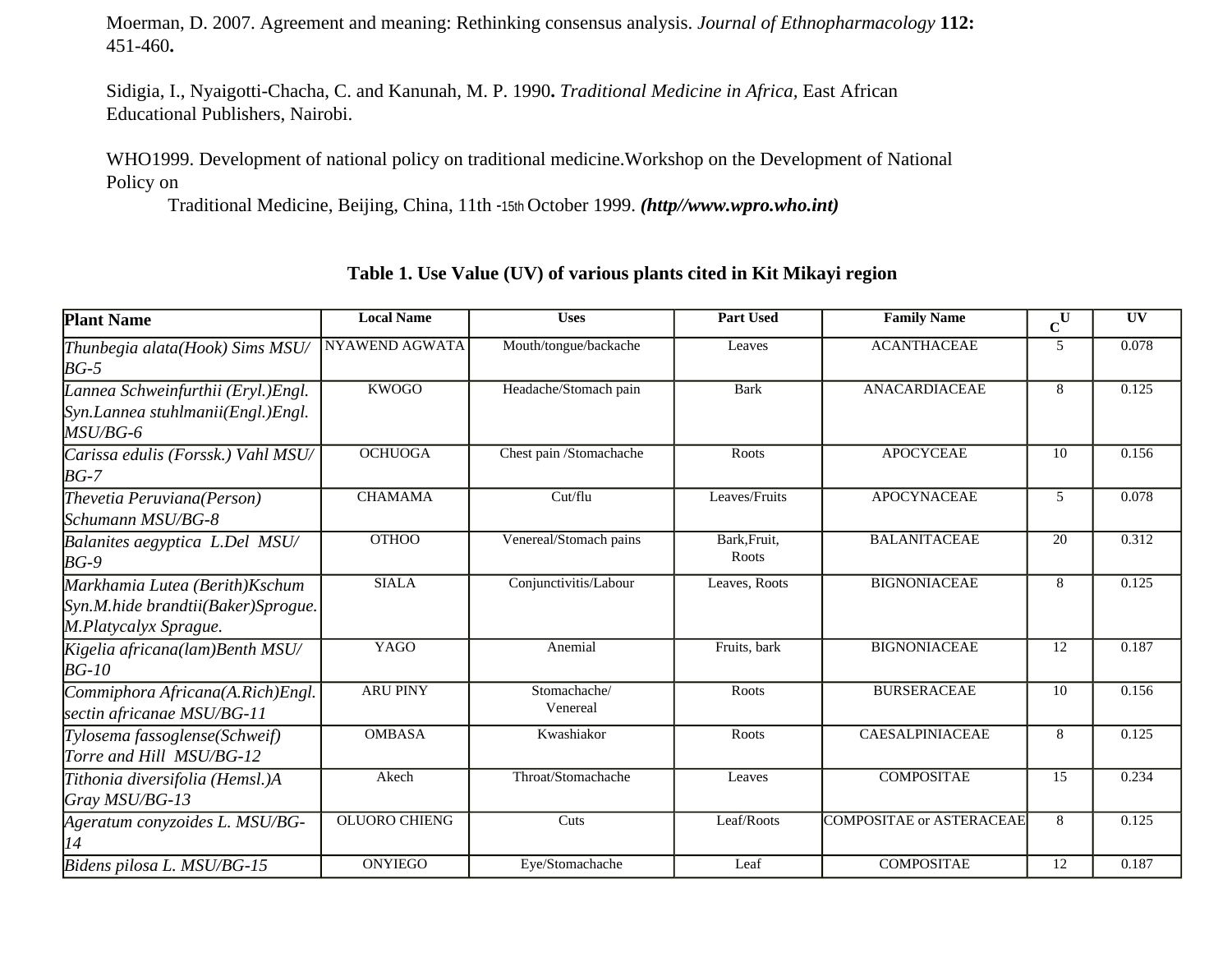| Acmella calimiza Del. Syn.                              | <b>NYAJUOK</b>                     | Teeth/Sores<br>Whole/Leaves<br><b>COMPOSITAE</b> |                       | 10                      | 0.156           |         |
|---------------------------------------------------------|------------------------------------|--------------------------------------------------|-----------------------|-------------------------|-----------------|---------|
| Spilannthes maurttanum (pers) D.C.                      |                                    |                                                  |                       |                         |                 |         |
| A Rich MSU/BG-16                                        |                                    |                                                  |                       |                         |                 |         |
| Vernonia<br>aemulans .vatke MSU/BG-17                   | <b>NYABUNG</b><br><b>ODEDE</b>     | Chest pain<br>Fever                              | Leaves                | <b>COMPOSITAE</b>       | 12              | 0.187   |
| Sphaeranthus Cyathuloides O.Hoff<br>$M.$ $MSU/BG-18$    | <b>ADUPA</b>                       | Measles                                          | Leaves                | <b>COMPOSITAE</b>       | 14              | 0.2187  |
| Ipomea hildebrandtii Vatke MSU/<br>$BG-19$              | ONG'ONG'O                          | Stomachache/Measles                              | Leaves                | <b>CONVOLVULALACEAE</b> | 18              | 0.28125 |
| Euclea divinonim Hiern MSU/BG-<br>20                    | <b>OCHOL</b>                       | Purgative/toothache                              | Fruits/bark and roots | <b>EBENACEAE</b>        | 20              | 0.3125  |
| Erythrococca bongensis pax MSU/<br>$BG-21$              | OKWERO GWENO                       | Cough                                            | Leaves                | <b>EUPHOBIACEAE</b>     | 12              | 0.873   |
| Fuerstia africana T.C.E Tries MSU/<br>$BG-22$           | <b>AREMO</b>                       |                                                  | Leaves                | <b>LABIATAE</b>         | 10              | 0.156   |
| Plectranthus comosus Sims Syn. P.<br>barbatus MSU/BG-23 | <b>OKITA</b>                       |                                                  | Leaves                | <b>LABIATAE</b>         | 12              | 0.1873  |
| Hyptis pectinata L.point MSU/BG-<br>24                  | <b>OLUOCHIEL</b>                   | Stomachache                                      | Roots/Leaves          | <b>LABIATAE</b>         |                 |         |
| Acacia Lahai Benth MSU/BG-25                            | <b>ALAKTAR</b>                     | Skin eruptionc                                   | <b>Bark</b>           | <b>LEGUMINOSAE</b>      | 10              | 0.156   |
| Albizia Coriaria Oliv MSU/BG-26                         | <b>OBER</b>                        | Venerial/Sore/eyes                               | <b>Bark</b>           | MIMOSOIDAe              | 8               | 0.125   |
| Abrus precatorius. L. Spp.africana<br>Verdc MSU/BG-27   | <b>OMBULU</b>                      | Measles/Veneriuals                               | Whole                 | <b>PAPILIONOIDEA</b>    | 3               | 0.0468  |
| Sida Cuneifolia L. MSU/BG-28                            | <b>OGUNDU</b>                      | Stomachache                                      | Roots                 | <b>MALVACEAE</b>        | 2               | 0.03125 |
| Scutia myrtina(Burn) Kurz MSU/<br>$BG-29$               | ONG'ONO<br>Backachel<br>Chest pain |                                                  | Root                  | <b>RHAMNACEAE</b>       | $\overline{4}$  | 0.0625  |
| Solanum incanum L. MSU/BG-29                            | <b>OCHOK</b>                       | Chest pains,<br>Cuts                             | Fruits                | <b>SOLANACEAE</b>       | 8               | 0.125   |
| Rhoicissus revoili Planch                               | <b>RABONGO</b><br>MADHAKO          | Bacteriostatic                                   | Roots                 | <b>VITACEAE</b>         |                 | 0.0312  |
| Cyphostemma Serpens A Rich<br>$MSU/BG-30$               | <b>BWOMBWE</b>                     | <b>Boils</b>                                     | Leaf                  | <b>VITACEAE</b>         | $\overline{4}$  | 0.0625  |
| Maerlia edulis L MSU/BG-31                              | <b>AMOYO</b>                       | Antiveneral                                      | Roots                 | <b>CARPPARIDACEA</b>    | $\tau$          | 0.1093  |
| Warburgia salutaris L. MSU/BG-32                        | <b>AJUA</b>                        | Stomachache toothache fever<br>Constipation      | <b>Bark</b>           | <b>CANELLACEAE</b>      | 13              | 0.202   |
| Ormocarpum Trachocarpum L<br>$MSU/BG-33$                | <b>DET</b>                         | Antimiscarriage                                  | <b>Bark</b>           | <b>LEGUMINOSEAE</b>     | 9               | 0.1406  |
| Agave sisalama L MSU/BG-34                              | <b>TUORO</b>                       | Stomachache<br>Disinfectacnt                     | Leaf                  | <b>AGAVACEAE</b>        | 11              | 0.1718  |
| Sesbania sesban L                                       | <b>OSAO</b>                        | Stomachache                                      | Leaf                  | <b>LEGUMINOSOE</b>      | $8\phantom{.0}$ | 0.25    |
| Chenopodium Opulifolium L MSU/<br>$BG-35$               | <b>ONGODO</b>                      | Liver                                            | Leaf                  | <b>CHENOPODIACEAE</b>   | $\overline{c}$  | 0.03125 |
| Acanthus Pubescens L MSU/BG-36                          | <b>OYWECH</b>                      | Liver                                            | Leaf                  | <b>ACANTHACEAE</b>      | $\overline{4}$  | 0.0625  |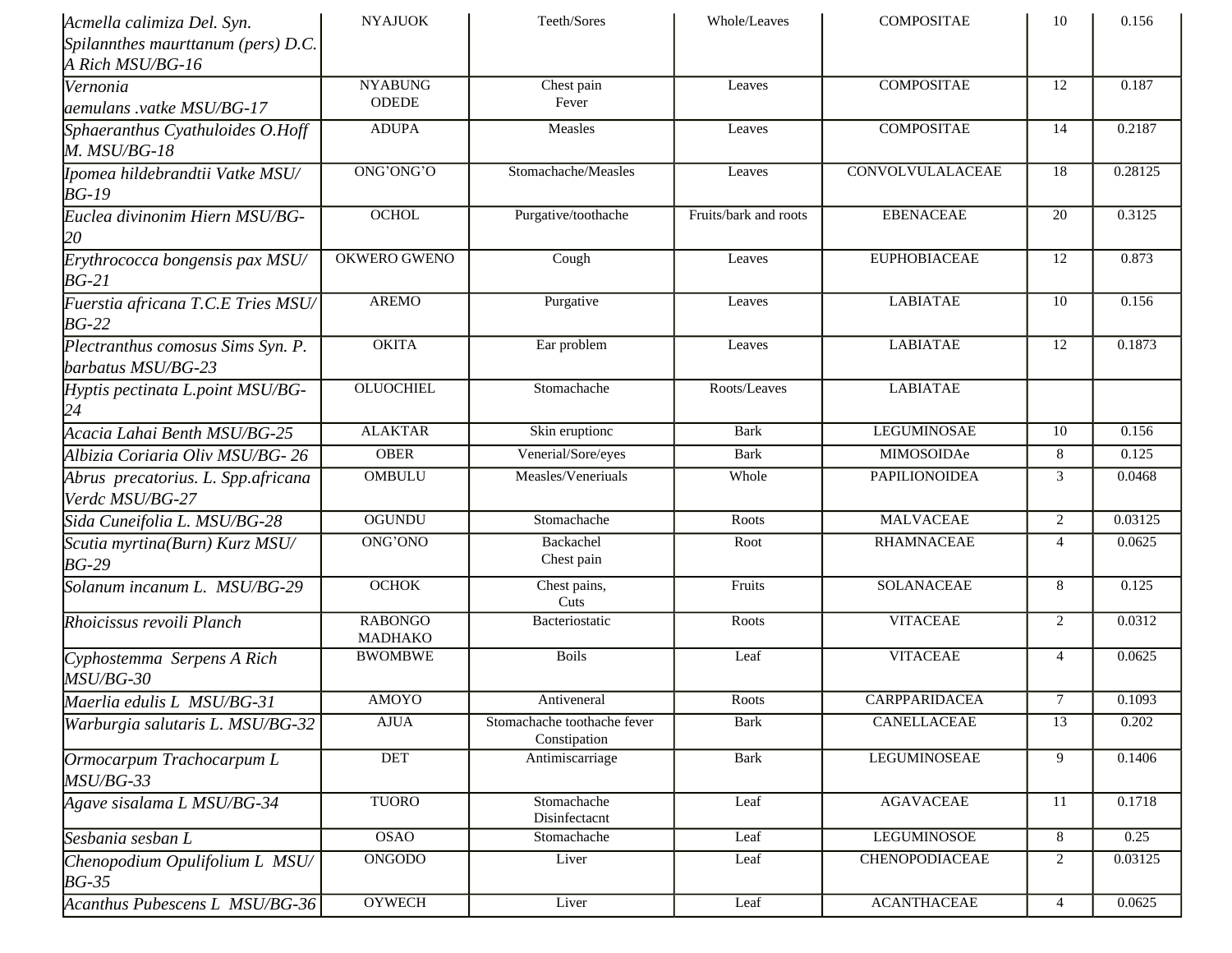UV= $C<sup>U</sup>/64$  UV = EU/n, where UV = use value of an ethnospecies (species based on folk names), U = number of quotations perethnospecies  $n =$  number of informants=64.

# **Table 2. Informant consensus factor ICF values of species on various disease categories.**

|                 | $\mathbf{C}^{\mathbf{A}}$ | $\mathbf{C}^{\mathbf{B}}$ | $\overline{c}^{\overline{c}}$ | $\mathbf{C}^{\mathbf{D}}$ | $\mathbf{C}^{\mathbf{E}}$ | IC <sup>F</sup>  |
|-----------------|---------------------------|---------------------------|-------------------------------|---------------------------|---------------------------|------------------|
| $\mathbf{1}$    | Mouth/Tongue              | $\overline{3}$            | 8.108                         | $\overline{5}$            | $\overline{5.1}$          | $\overline{0.5}$ |
| $\overline{2}$  | Backache                  | $\overline{2}$            | 5.405                         | $\overline{3}$            | 3.06                      | 0.5              |
| $\overline{3}$  | Headache                  | $\mathbf{1}$              | 2.702                         | $\overline{2}$            | 2.04                      | $\mathbf{1}$     |
| $\overline{4}$  | Stomachache               | 11                        | 29.7297                       | 20                        | 20.4                      | 0.47             |
| $\overline{5}$  | Chest pains               | $\overline{4}$            | 10.810                        | $\overline{7}$            | $\overline{7.1}$          | $\overline{0.5}$ |
| 6               | Venerials                 | $\overline{5}$            | 13.5135                       | $\mathbf{9}$              | 9.1                       | 0.5              |
| $\overline{7}$  | Cut                       | 3                         | 8.108                         | $\overline{5}$            | $\overline{5.1}$          | $\overline{0.5}$ |
| $\overline{8}$  | $\overline{\mathrm{Flu}}$ | $\mathbf{1}$              | 2.702                         | $\overline{2}$            | $\overline{7.1}$          | $\mathbf{1}$     |
| 9               | Conjunctivitis            | $\mathbf 1$               | 2.702                         | $\sqrt{2}$                | 2.04                      | $\mathbf{1}$     |
| $\overline{10}$ | Anemia                    | $\mathbf{1}$              | 2.702                         | $\sqrt{2}$                | 2.04                      | $\mathbf{1}$     |
| 11              | Kwashiokor                | $\mathbf{1}$              | 2.702                         | $\overline{2}$            | 2.04                      | $\mathbf{1}$     |
| 12              | Throat                    | $\mathbf{1}$              | 2.702                         | $\overline{2}$            | 2.04                      | $\mathbf{1}$     |
| 13              | Eye                       | $\overline{c}$            | 5.405                         | $\overline{3}$            | 3.06                      | 0.5              |
| $\overline{14}$ | Measles                   | $\overline{3}$            | 8.108                         | $\overline{5}$            | $\overline{5.1}$          | $\overline{0.5}$ |
| 15              | Sores                     | $\overline{2}$            | 5.405                         | $\overline{3}$            | 2.04                      | 0.5              |
| 16              | Fever                     | $\overline{2}$            | $\overline{5.405}$            | $\overline{3}$            | 3.06                      | $\overline{0.5}$ |
| 17              | Purgative                 | $\overline{2}$            | $\overline{5.405}$            | $\overline{2}$            | 2.04                      | $\boldsymbol{0}$ |
| 18              | Cough                     | $\overline{1}$            | 2.702                         | $\overline{2}$            | 2.04                      | $\overline{1}$   |
| 19              | Ear problem               | $\mathbf{1}$              | 2.702                         | $\overline{2}$            | 2.04                      | $\mathbf{1}$     |
| 20              | Skin eruption             | $\mathbf{1}$              | 2.702                         | $\overline{2}$            | 2.04                      | $\mathbf{1}$     |
| 21              | Bacteriostatic            | $\mathbf{1}$              | 2.702                         | $\overline{2}$            | $\overline{2.04}$         | $\mathbf{1}$     |
| 22              | <b>Boils</b>              | $\mathbf{1}$              | 2.702                         | $\overline{2}$            | 2.04                      | $\mathbf{1}$     |
| 23              | Constipation              | $\mathbf{1}$              | 2.702                         | $\overline{2}$            | 2.04                      | $\mathbf{1}$     |
| 24              | Disinfectant              | $\mathbf{1}$              | 2.702                         | $\overline{2}$            | 2.04                      | $\mathbf{1}$     |
| 25              | Liver                     | $\overline{c}$            | $\overline{5.405}$            | $\overline{3}$            | 3.06                      | 0.5              |
| 26              | Inhalation                | $\mathbf{1}$              | 2.702                         | $\overline{2}$            | 2.04                      | $\mathbf{1}$     |
| $\overline{27}$ | Fumigation                | $\overline{1}$            | 2.702                         | $\overline{2}$            | 2.04                      | $\overline{1}$   |
|                 | <b>TOTAL</b>              | 37                        | 100                           | N(98)                     | 100                       | <b>XXX</b>       |